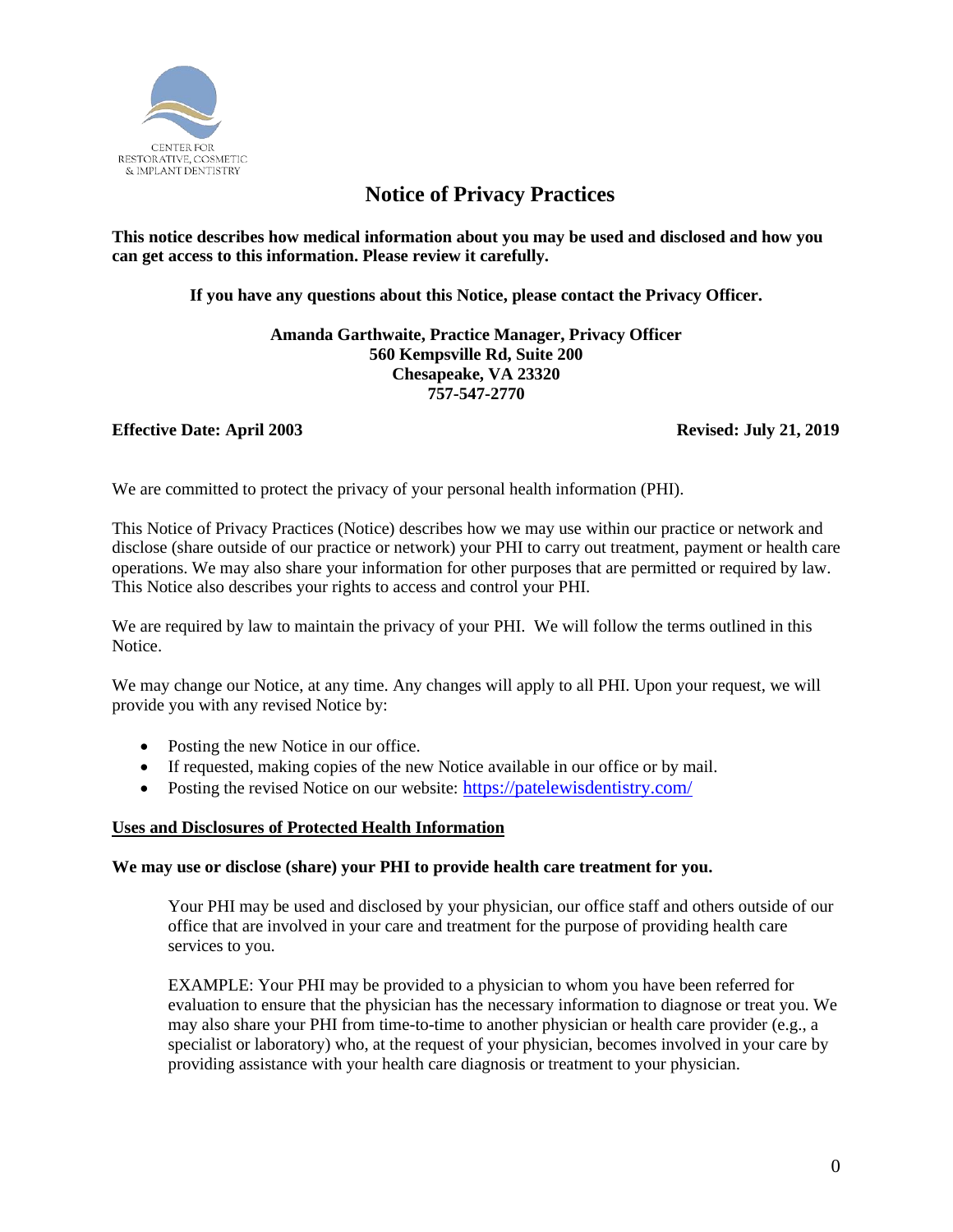

We may also share your PHI with people outside of our practice that may provide medical care for you such as home health agencies.

**We may use and disclose your PHI to obtain payment for services. We may provide your PHI to others in order to bill or collect payment for services. There may be services for which we share information with your health plan to determine if the service will be paid for.**

PHI may be shared with the following:

- Billing companies
- Insurance companies, health plans
- Government agencies in order to assist with qualification of benefits
- Collection agencies

EXAMPLE: You are seen at our practice for a procedure. We will need to provide a listing of services such as x-rays to your insurance company so that we can get paid for the procedure. We may at times contact your health care plan to receive approval PRIOR to performing certain procedures to ensure the services will be paid for. This will require sharing of your PHI.

# **We may use or disclose, as needed, your PHI in order to support the business activities of this practice which are called health care operations.**

# EXAMPLES:

- Training students, other health care providers, or ancillary staff such as billing personnel to help them learn or improve their skills.
- Quality improvement processes which look at delivery of health care and for improvement in processes which will provide safer, more effective care for you.
- Use of information to assist in resolving problems or complaints within the practice.

### **We may use and disclosure your PHI in other situations without your permission:**

- If required by law: The use or disclosure will be made in compliance with the law and will be limited to the relevant requirements of the law. For example, we may be required to report gunshot wounds or suspected abuse or neglect.
- Public health activities: The disclosure will be made for the purpose of controlling disease, injury or disability and only to public health authorities permitted by law to collect or receive information. We may also notify individuals who may have been exposed to a disease or may be at risk of contracting or spreading a disease or condition.
- Health oversight agencies: We may disclose protected health information to a health oversight agency for activities authorized by law, such as audits, investigations, and inspections. Oversight agencies seeking this information include government agencies that oversee the health care system, government benefit programs, other government regulatory programs and civil rights laws.
- Legal proceedings: To assist in any legal proceeding or in response to a court order, in certain conditions in response to a subpoena, or other lawful process.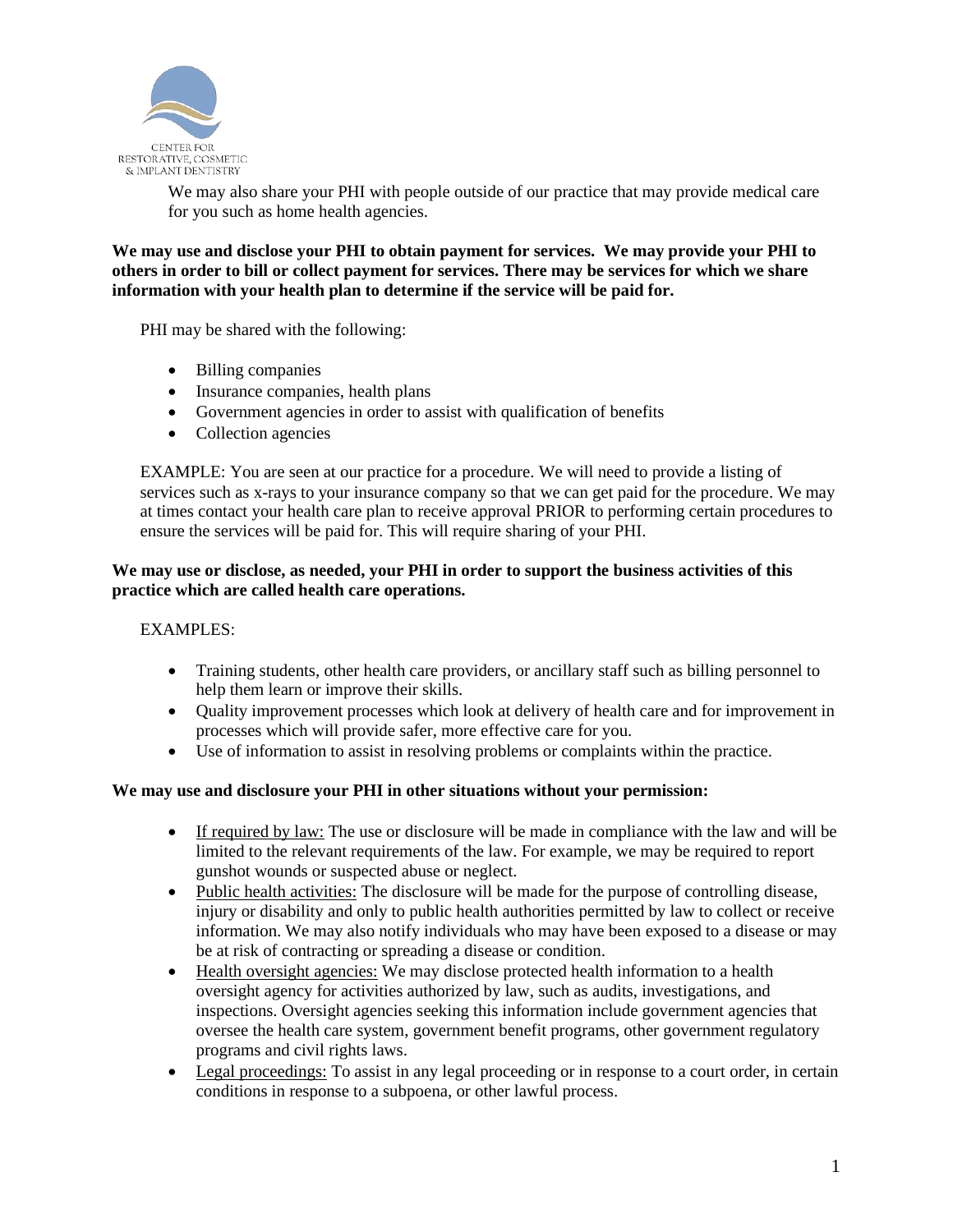

- Police or other law enforcement purposes: The release of PHI will meet all applicable legal requirements for release.
- Coroners, funeral directors: We may disclose protected health information to a coroner or medical examiner for identification purposes, determining cause of death or for the coroner or medical examiner to perform other duties authorized by law
- Medical research: We may disclose your protected health information to researchers when their research has been approved by an institutional review board that has reviewed the research proposal and established protocols to ensure the privacy of your protected health information.
- Special government purposes: Information may be shared for national security purposes, or if you are a member of the military, to the military under limited circumstances.
- Correctional institutions: Information may be shared if you are an inmate or under custody of law which is necessary for your health or the health and safety of other individuals.
- Workers' Compensation: Your protected health information may be disclosed by us as authorized to comply with workers' compensation laws and other similar legally established programs.

# **Other uses and disclosures of your health information.**

Business Associates: Some services are provided through the use of contracted entities called "business associates". We will always release only the minimum amount of PHI necessary so that the business associate can perform the identified services. We require the business associate(s) to appropriately safeguard your information. Examples of business associates include billing companies or transcription services.

Health Information Exchange: We may make your health information available electronically to other healthcare providers outside of our facility who are involved in your care.

Fundraising activities: We may contact you in an effort to raise money. You may opt out of receiving such communications.

Treatment alternatives: We may provide you notice of treatment options or other health related services that may improve your overall health.

Appointment reminders: We may contact you as a reminder about upcoming appointments or treatment.

### **We may use or disclose your PHI in the following situations UNLESS you object.**

• We may share your information with friends or family members, or other persons directly identified by you at the level they are involved in your care or payment of services. If you are not present or able to agree/object, the healthcare provider using professional judgment will determine if it is in your best interest to share the information. For example, we may discuss post procedure instructions with the person who drove you to the facility unless you tell us specifically not to share the information.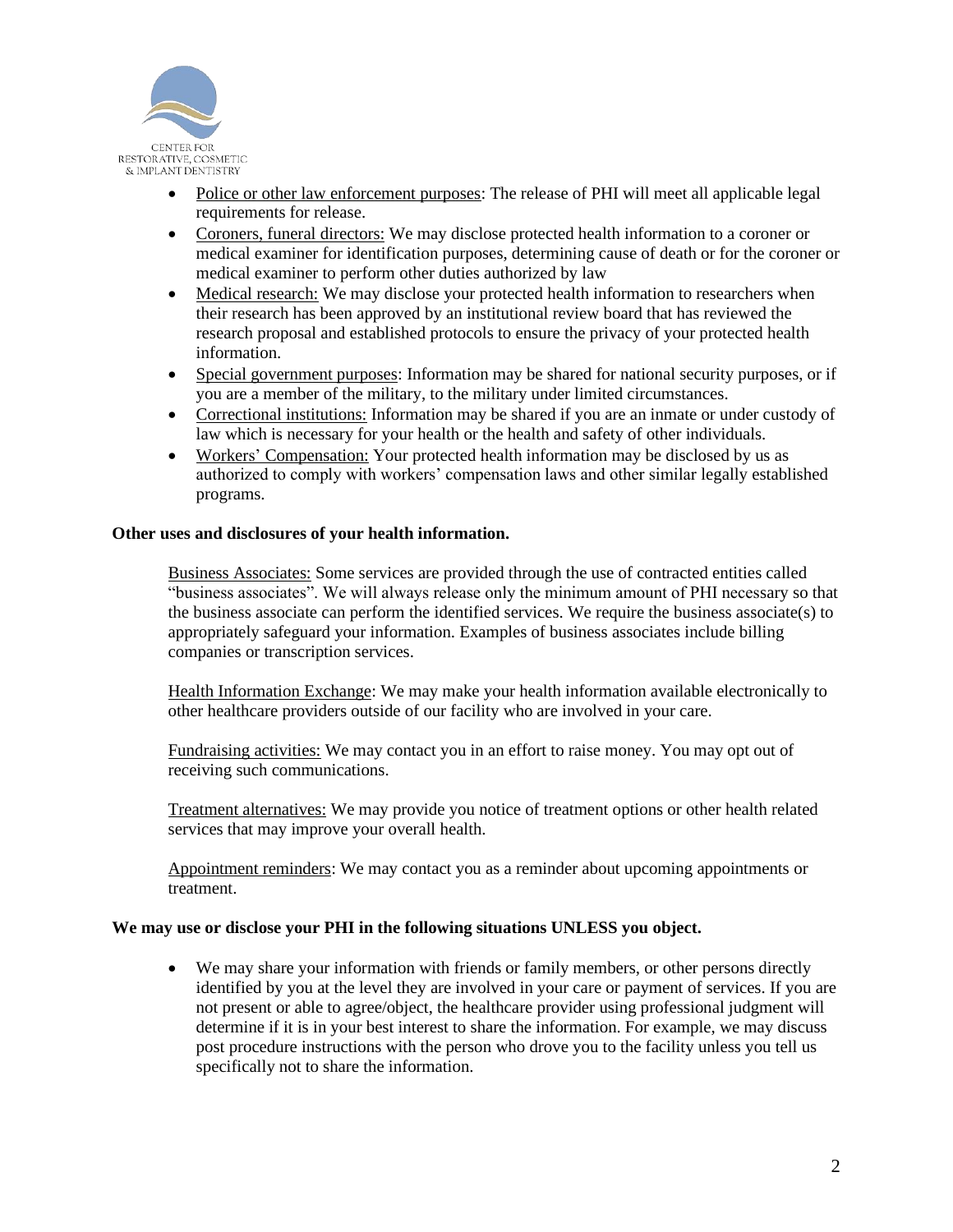

- We may use or disclose protected health information to notify or assist in notifying a family member, personal representative or any other person that is responsible for your care of your location, general condition or death.
- We may use or disclose your protected health information to an authorized public or private entity to assist in disaster relief efforts.

# **The following uses and disclosures of PHI require your written authorization:**

- Marketing
- Disclosures of for any purposes which require the sale of your information
- Release of psychotherapy notes: Psychotherapy notes are notes by a mental health professional for the purpose of documenting a conversation during a private session. This session could be with an individual or with a group. These notes are kept separate from the rest of the medical record and do not include medications and how they affect you, start and stop time of counseling sessions, types of treatments provided, results of tests, diagnosis, treatment plan, symptoms, prognosis.

All other uses and disclosures not recorded in this Notice will require a written authorization from you or your personal representative.

Written authorization simply explains how you want your information used and disclosed. Your written authorization may be revoked at any time, in writing. Except to the extent that your doctor or this practice has used or released information based on the direction provided in the authorization, no further use or disclosure will occur.

# **Your Privacy Rights**

You have certain rights related to your protected health information. All requests to exercise your rights must be made in writing. [Describe how the patient may obtain the written request document and to whom the request should be directed, i.e. practice manager, privacy officer.]

# **You have the right to see and obtain a copy of your protected health information.**

This means you may inspect and obtain a copy of protected health information about you that is contained in a designated record set for as long as we maintain the protected health information. If requested, we will provide you a copy of your records in an electronic format. There are some exceptions to records which may be copied and the request may be denied. We may charge you a reasonable cost-based fee for a copy of the records.

### **You have the right to request a restriction of your protected health information.**

You may request for this practice not to use or disclose any part of your protected health information for the purposes of treatment, payment or healthcare operations. We are not required to agree with these requests. If we agree to a restriction request we will honor the restriction request unless the information is needed to provide emergency treatment.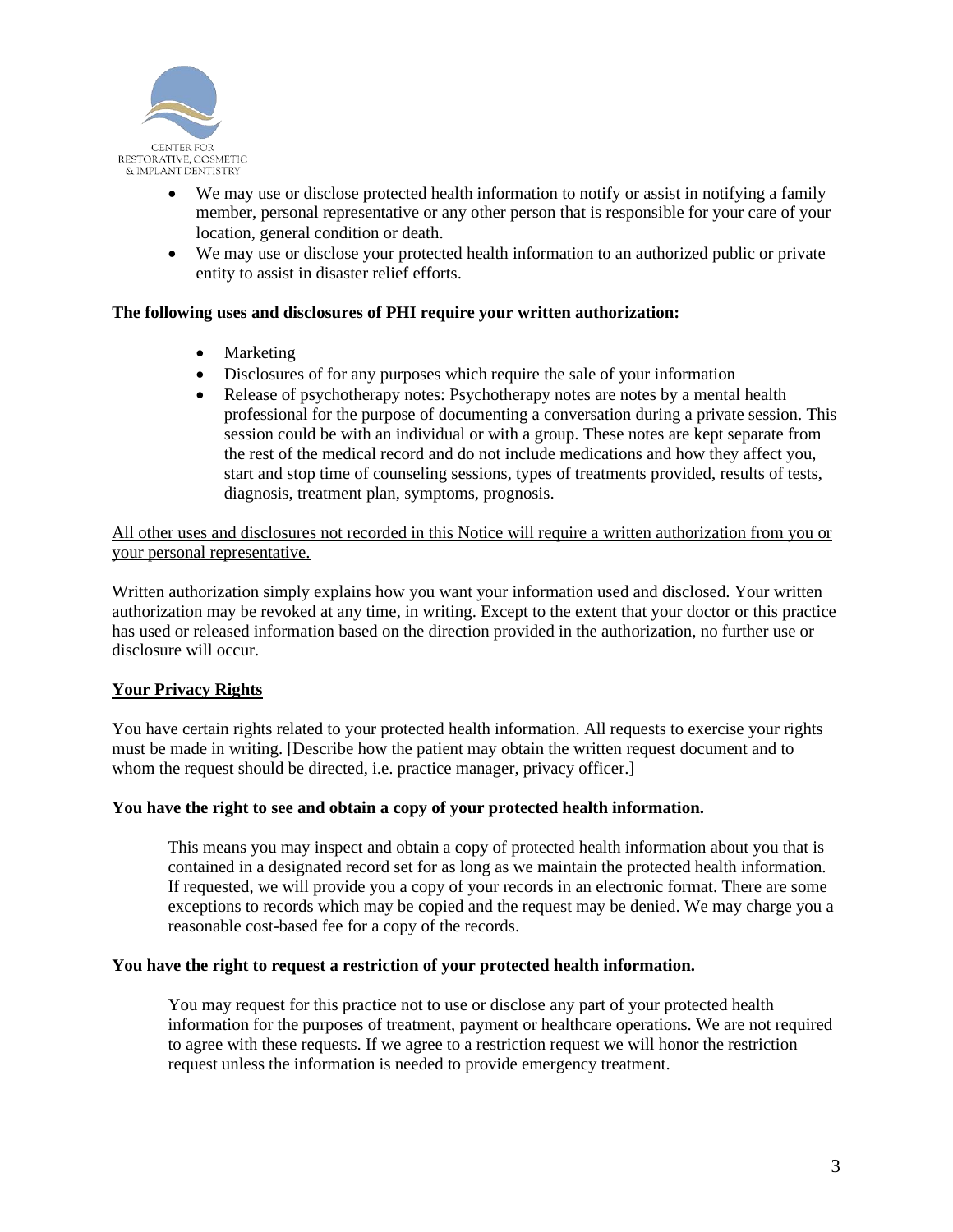

**There is one exception**: we must accept a restriction request to restrict disclosure of information to a health plan if you pay out of pocket in full for a service or product unless it is otherwise required by law.

### **You have the right to request for us to communicate in different ways or in different locations.**

We will agree to reasonable requests. We may also request alternative address or other method of contact such as mailing information to a post office box. We will not ask for an explanation from you about the request.

### **You may have the right to request an amendment of your health information.**

You may request an amendment of your health information if you feel that the information is not correct along with an explanation of the reason for the request. In certain cases, we may deny your request for an amendment at which time you will have an opportunity to disagree.

# **You have the right to a list of people or organizations who have received your health information from us.**

This right applies to disclosures for purposes other than treatment, payment or healthcare operations. You have the right to obtain a listing of these disclosures that occurred after April 14, 2003. You may request them for the previous six years or a shorter timeframe. If you request more than one list within a 12 month period you may be charged a reasonable fee.

# **Additional Privacy Rights**

- You have the right to obtain a paper copy of this notice from us, upon request. We will provide you a copy of this Notice the first day we treat you at our facility. In an emergency situation we will give you this Notice as soon as possible.
- You have a right to receive notification of any breach of your protected health information.

# **Complaints**

If you think we have violated your rights or you have a complaint about our privacy practices you can contact:

### **Amanda Garthwaite, Practice Manager, Privacy Officer 560 Kempsville Rd, Chesapeake, VA 23320 757-547-2770**

You may also complain to the United States Secretary of Health and Human Services if you believe your privacy rights have been violated by us:

# **Department of Health and Human Services 50 United Nations Plaza, Room 322 San Francisco, CA 94102**